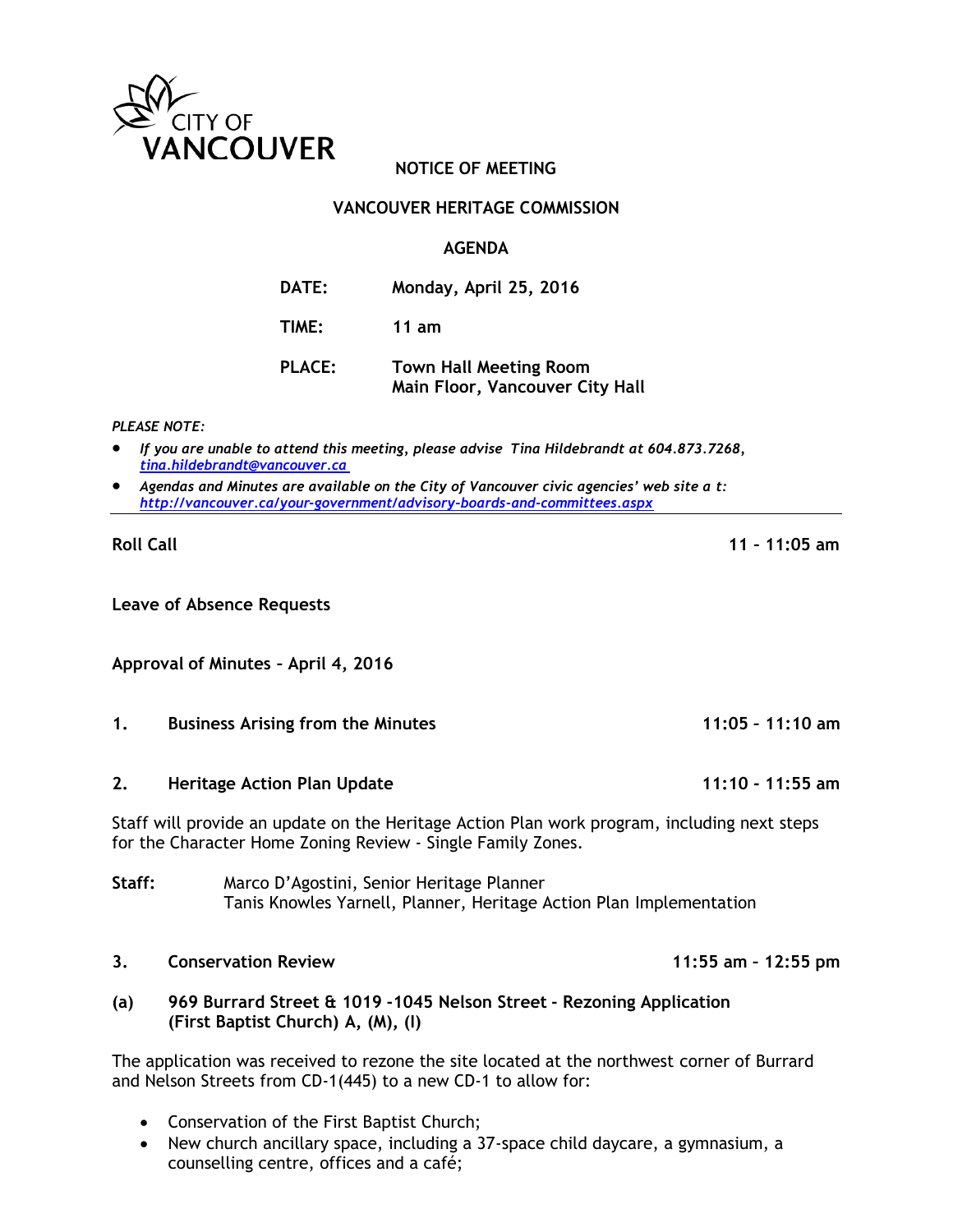- A new eight-storey building containing 66 social housing units, owned by the church;
- A new 56-storey tower containing 294 market strata residential units, with a café at a ground floor.

The proposal develops a combined total floor area of approx. 561,881 SF, a floor space ratio of approx. FSR 10.83 and 497 underground vehicle parking spaces. The tower roof height has been set at 550 FT (plus appurtenances of max. 30 FT). The application is being considered under the West End Community Plan, the Rezoning Policy for the West End as well as the Rezoning Policy for Sustainable Large Developments and Heritage Policies and Guidelines. First Baptist Church (FBC) sits on the easterly portion of the site, with its main entrance currently fronting Nelson Street. The church is municipally designated for its exterior as well as a part of the interior (Sanctuary and Narthex), and is listed in the Vancouver Heritage Register (VHR) as "A" category building. Four more structures are located on the remainder of the development site:

- 1021 Nelson (built in 1905)and its laneway house containing rental units not listed in the VHR but evaluated as a potential "C" category building,
- 1025 Nelson-Hobbit House (built in 1901), currently used as programming space for the church - not listed in the VHR but evaluated as a potential "C" category building,
- 1045 Nelson, four storey apartment building containing existing rental units.

All four listed structures, especially those with identified heritage potential, will be offered for relocation, offered salvage to interested parties or deconstructed in order to facilitate the new development.

The site was rezoned to CD-1(445) in 2005, together with the YMCA site across the lane. The YMCA site has since been fully developed while the development of the subject site did not proceed. The primary intent of this rezoning proposal is to redevelop the site while conserving the First Baptist Church as well as providing additional space and building upgrades to meet functional requirements. The key components of the proposed FBC conservation strategy are:

- preservation of the original character-defining elements and interior elements of the church,
- restoration of the character-defining elements that have been altered or lost over the years (including the restoration of Pander Hall),
- seismic and structural upgrades (including lowering of the basement floor and foundation structural upgrade, as well as the exterior walls structural upgrades),
- extensive building system upgrades,
- restoration of the historic church roof,
- restoration of historic windows and doors, as required,
- reorientation of front entry steps,
- design to the new structure to provide additional space,
- removal of the 1967 addition at the rear of the original FBC and construction of the new building,
- exterior courtyard configuration.

The conservation plan prepared by Donald Luxton and Associates is generally consistent with the Standards and Guidelines for the Conservation of Historic Places in Canada. Important additions to the heritage conservation plan are the two seismic upgrade reports. The first one was prepared by Read Jones Christoffersen in 2003, while the second, more comprehensive one, by Glotman Simpson in 2013. Both reports have informed the seismic and structural